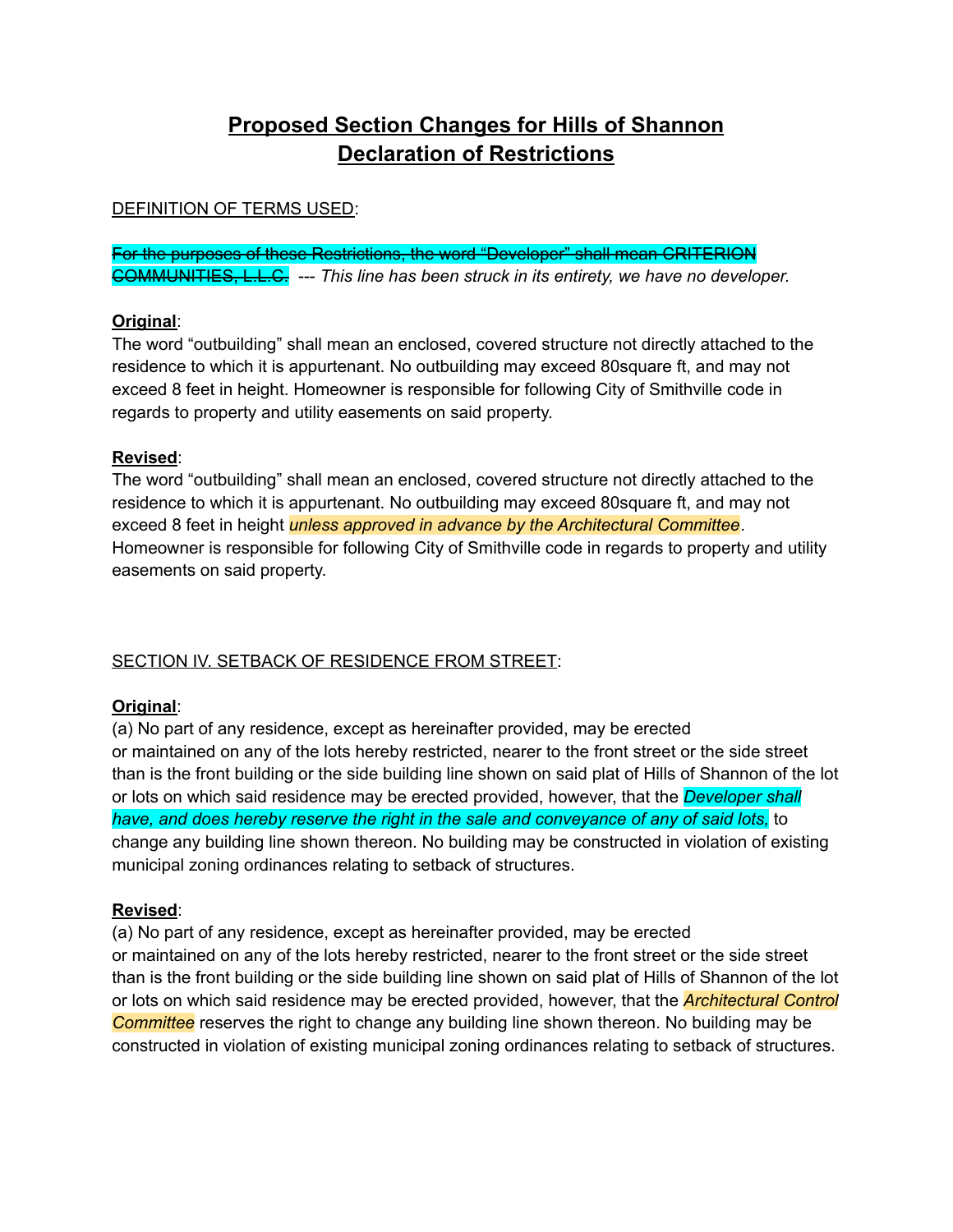# SECTION V. REQUIRED SIZE OF RESIDENCES:

# **Original**:

Any residence erected on any lot in Hills of Shannon shall contain a minimum area of eleven hundred (1,100) square feet of enclosed area. *Developer* shall have and does hereby reserve the right to reduce the foregoing minimum required size of residence by no more than ten percent (10%).

### **Revised**:

Any residence erected on any lot in Hills of Shannon shall contain a minimum area of eleven hundred (1,100) square feet of enclosed area. *The Architectural Control Committee* shall have and does hereby reserve the right to reduce the foregoing minimum required size of residence by no more than ten percent (10%).

# PERSONS BOUND BY THESE RESTRICTIONS:

# **Orignal**:

All persons and corporations who may own or shall here after acquire any interest in the above described lots here-by restricted shall be taken to hold and agree and covenant with the owner of said lots, and with its successors and assigns, to conform to and to observe the following covenants, restrictions, and stipulations as to the use thereof and the construction of residences and improvements thereon for a period of time ending on *December 31, 2019*, provided, however, that each of said restrictions shall be renewable in the manner hereinafter set forth.

#### **Revised**:

All persons and corporations who may own or shall here after acquire any interest in the above described lots here-by restricted shall be taken to hold and agree and covenant with the owner of said lots, and with its successors and assigns, to conform to and to observe the following covenants, restrictions, and stipulations as to the use thereof and the construction of residences and improvements thereon for a period of time ending on *December 31, 2030*, provided, however, that each of said restrictions shall be renewable in the manner hereinafter set forth.

# SECTION I. USE OF LAND:

# **Original**:

None of the lots hereby restricted may be improved, used or occupied for other than private residence purposes, and no two family homes or multi-family homes, although intended for residential purposes, may be erected thereon. Any residence erected or maintained on any of the lots hereby restricted shall be designed for occupancy by a single family and each such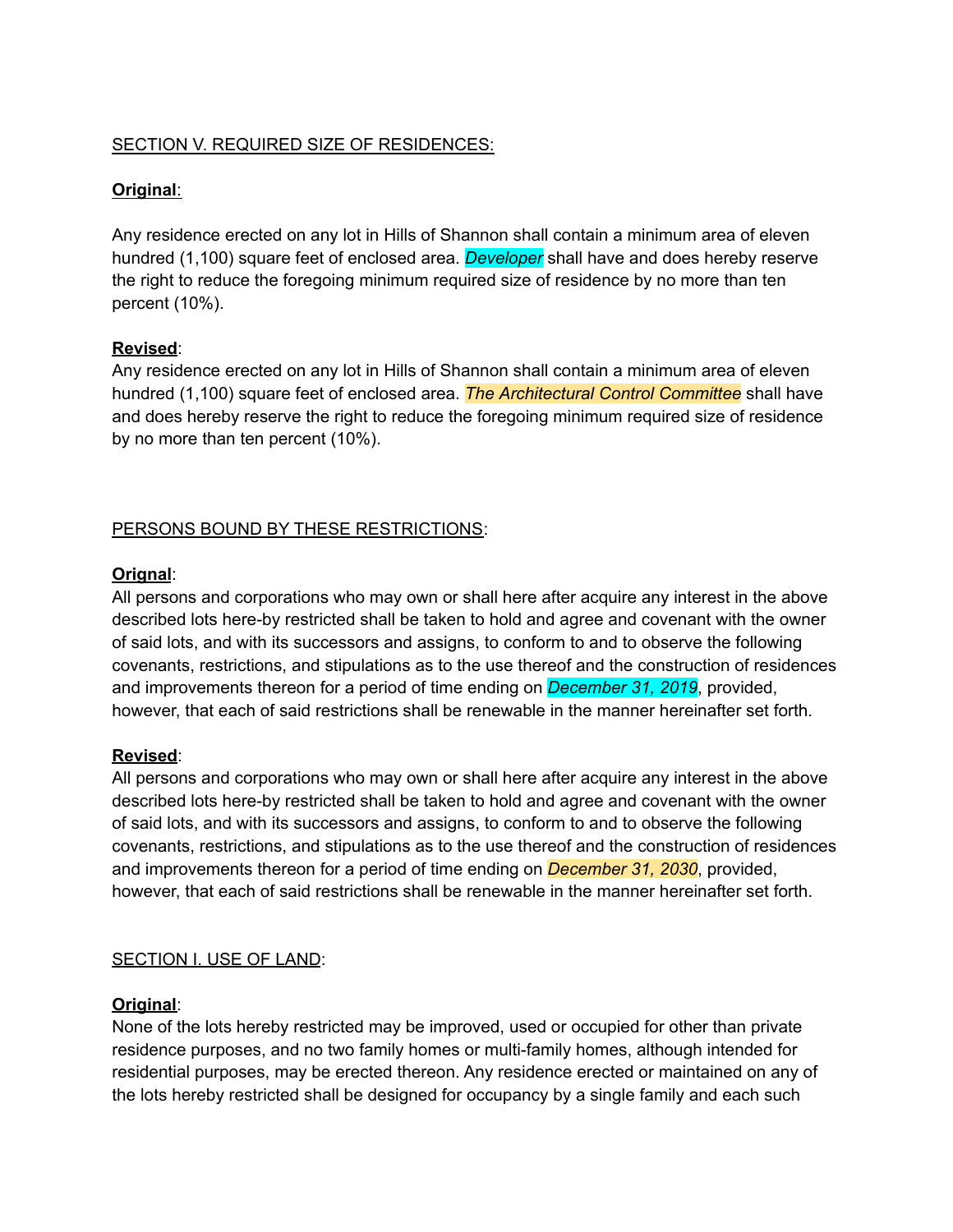residence shall have not less than one attached and enclosed garage. All of the off-street parking surfaces, including driveways, shall be initially constructed and thereafter maintained with concrete. *No business or commercial enterprise shall be conducted on the property herein described; provided always, however, that the Developer reserves the right for Developer, or its designated real estate representative, to maintain a residential real estate sales office upon any of the herein common areas of restricted lots owned by it for the purpose of promoting, advertising for sale, showing and selling lots, either improved or unimproved, with the Hills of Shannon.*

As of April 16, 2013, a homeowner may have only one rental property in said subdivision. Any homeowner who prior to April 16, 2013 has more than one rental property in said subdivision may retain ownership of property owned as of that date but may not acquire any additional properties for rental properties.

### **Revised**:

None of the lots hereby restricted may be improved, used or occupied for other than private residence purposes, and no two family homes or multi-family homes, although intended for residential purposes, may be erected thereon. Any residence erected or maintained on any of the lots hereby restricted shall be designed for occupancy by a single family and each such residence shall have not less than one attached and enclosed garage. All of the off-street parking surfaces, including driveways, shall be initially constructed and thereafter maintained with concrete. *Home based businesses must be licensed and insured accordingly and must adhere to the City of Smithville zoning code section 400.355* . **\*\*\*Code found in full at the bottom of this document\*\*\***

As of April 16, 2013, a homeowner may have only one rental property in said subdivision. Any homeowner who prior to April 16, 2013 has more than one rental property in said subdivision may retain ownership of property owned as of that date but may not acquire any additional properties for rental properties.

# SECTION IX. REQUIRED BUILDING MATERIALS:

#### **Original**:

Exterior walls of all buildings, structures, and appurtenances thereto shall be of brick, stone, wood siding, stucco, wood paneling, plate glass, masonite, or a combination thereof. As of April 16, 2013, no vinyl or metal siding is allowed to be used at any time unless used to repair existing exterior walls.*Windows, doors and louvers shall be of wood or colored metal and glass. Roofs shall be covered with grey shingles carrying a minimum twenty-five (25) year guarantee.* Any building products which may hereafter come into general usage for dwelling construction in this area after the date of these restrictions shall be deemed acceptable if approved in writing by the Architectural Control Committee. All wood, stucco, and masonite exteriors shall be covered with a workmanlike finish of paint and/or stain, unless another finish is approved in writing by the Architectural Control Committee.

The Developer reserves the right to repurchase, at the sales price paid to Developer, any lot on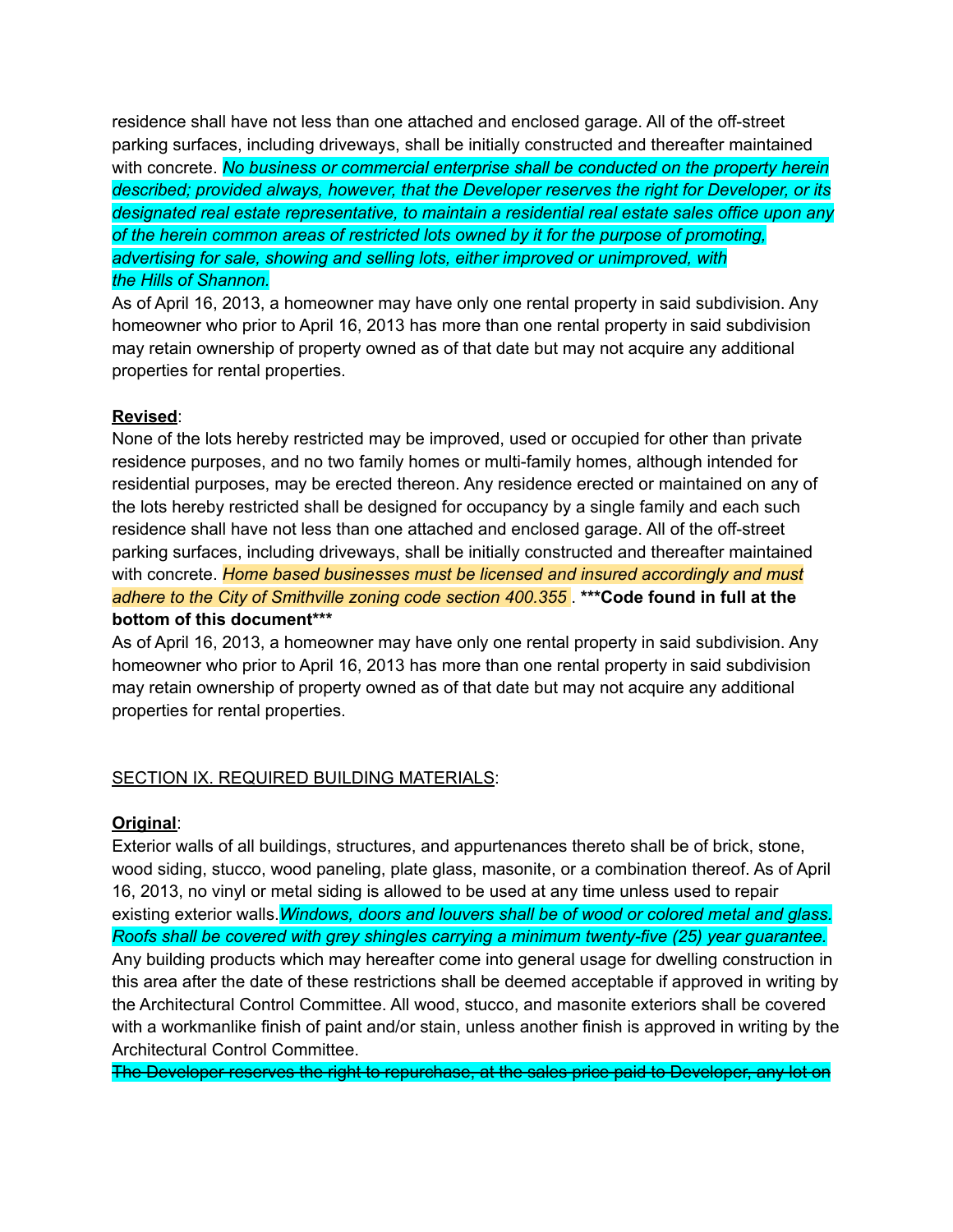which the owner thereof fails to begin the commencement of construction of a residence thereon within one (1) year of the recording of the Developer's deed to the initial purchaser of such lot.

No building shall be permitted to stand with its exterior in an unfinished condition for longer than three (3) months after commencement of construction. The term "commencement of construction", as used herein and in the preceding paragraph, shall mean the pouring of foundation walls. In the event of fire, windstorm, or other damages, no building(s) shall be permitted to remain in a damaged condition longer than three (3) months after commencement of construction. Any owner of a structure in violation of this section may, in the discretion of the Architectural Control Committee, be assessed a fine payable to the *Developer or its successor* of not less than One Dollar (\$1.00) nor more than One Hundred Dollars(\$100.00) per day for every day the violation continues.

The fine provided for herein, if not paid when assessed, shall become a lien upon the real estate upon which the structure in violation of this section is located, provided, however, that such lien shall be inferior and subordinate to the lien of any valid first mortgage now existing or which may hereafter be placed upon said real estate. Such liens may be enforced by the *Developer or its successor(s)* in any court in Clay County, Missouri, having jurisdiction of suits for the enforcement of such liens.

### **Revised**:

Exterior walls of all buildings, structures, and appurtenances thereto shall be of brick, stone, wood siding, stucco, wood paneling, plate glass, masonite, or a combination thereof. As of April 16, 2013, no vinyl or metal siding is allowed to be used at any time unless used to repair existing exterior walls. *Windows, doors and louvers shall be glass and wood, vinyl or colored metal. Roofs shall be covered with grey shingles carrying a minimum twenty-five (25) year guarantee. Any roof currently not having grey shingles, when needing replaced, will have grey shingles with a minimum 25-year guarantee applied*. Any building products which may hereafter come into general usage for dwelling construction in this area after the date of these restrictions shall be deemed acceptable if approved in writing by the Architectural Control Committee. All wood, stucco, and masonite exteriors shall be covered with a workmanlike finish of paint and/or stain, unless another finish is approved in writing by the Architectural Control Committee. No building shall be permitted to stand with its exterior in an unfinished condition for longer than three (3) months after commencement of construction. The term "commencement of construction", as used herein and in the preceding paragraph, shall mean the pouring of foundation walls. In the event of fire, windstorm, or other damages, no building(s) shall be permitted to remain in a damaged condition longer than three (3) months after commencement of construction. Any owner of a structure in violation of this section may, in the discretion of the *Architectural Control Committee*, be assessed a fine payable to the Association of not less than One Dollar (\$1.00) nor more than One Hundred Dollars (\$100.00) per day for every day the violation continues.

The fine provided for herein, if not paid when assessed, shall become a lien upon the real estate upon which the structure in violation of this section is located, provided, however, that such lien shall be inferior and subordinate to the lien of any valid first mortgage now existing or which may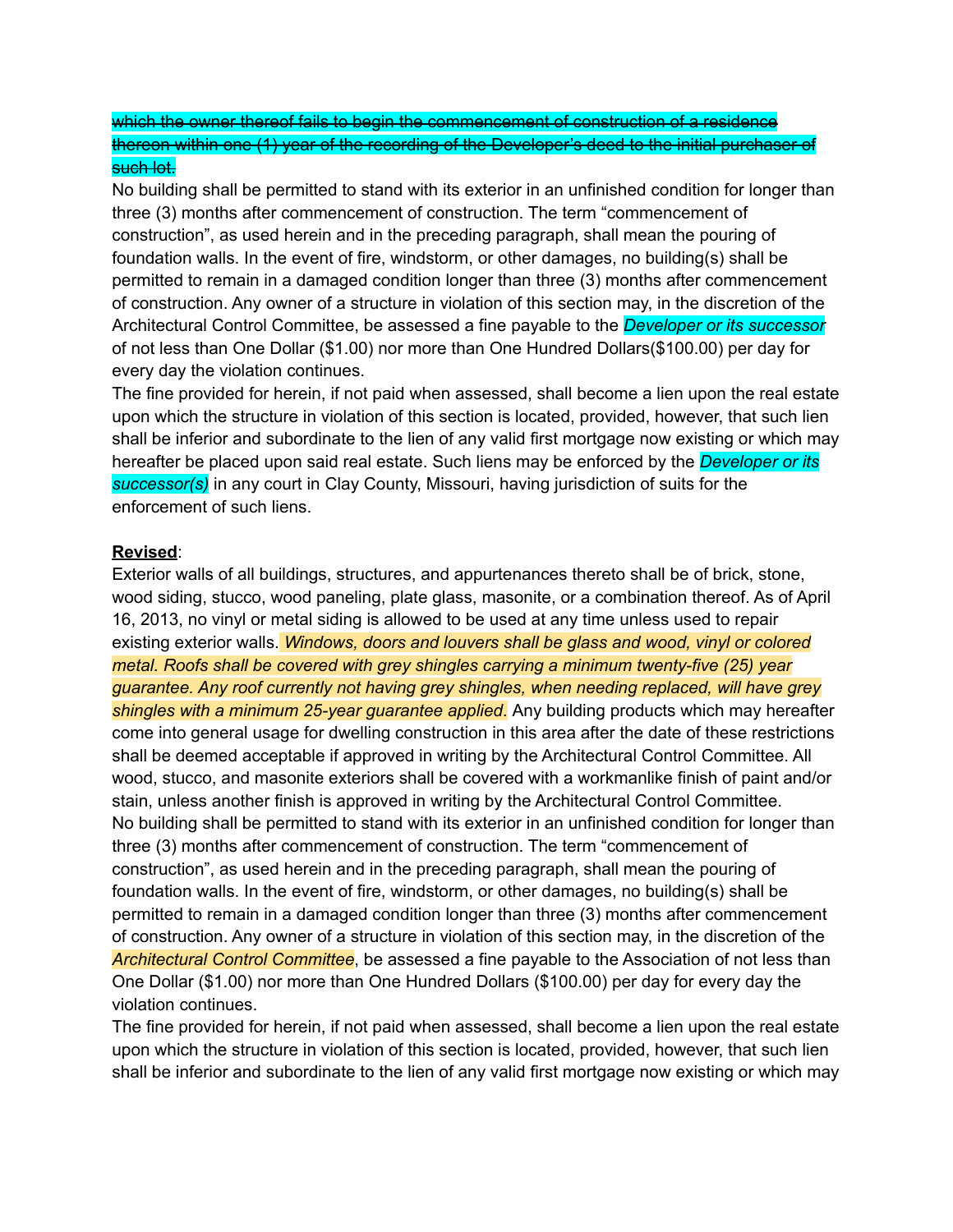hereafter be placed upon said real estate. Such liens may be enforced by the *Association* in any court in Clay County, Missouri, having jurisdiction of suits for the enforcement of such liens.

### SECTION X. SODDED YARDS:

### **Original**:

The entire front, rear and side yards of every lot in the Hills of Shannon subdivision and the unpaved portions of street easement contiguous thereto, shall be sodded with grass at the earliest time after construction of a dwelling on said lot as the weather will permit, and in no instance will seeding or plugging be considered a substitute for such original sodding without the consent in writing of the Architectural Control Committee.

### **Revised**:

The entire front, rear and side yards of every lot in the Hills of Shannon subdivision and the unpaved portions of street easement contiguous thereto, shall be sodded with grass at the earliest time after construction of a dwelling on said lot as the weather will permit, and in no instance will seeding or plugging be considered a substitute for such original sodding without the consent in writing of the Architectural Control Committee. *Lawns must be maintained in according to codes codes and ordinances.*

# SECTION XII. FENCES, WALLS, SHRUBS AND ABOVE-GROUND POOLS:

# **Original**:

No fence, wall, hedge, or **above-ground** swimming pool will be erected, constructed, planted or maintained upon any of the lots hereby restricted without the prior written approval as to design, shape, location, type and height by the Architectural Control Committee. No fence shall be constructed using a material other than wood, wrought iron or masonry. The Architectural Control Committee shall not approve any fence, wall, hedge or shrub that violates Section VIII hereof. Homeowners must comply with the City of Smithville rules and acquire ALL necessary permits needed (including blow-up pools). All pools are subject to Architectural Control Committee inspection to ensure pool up-keep is in order.

#### **Revised**:

No fence, wall, hedge, or swimming pool will be erected, constructed, planted or maintained upon any of the lots hereby restricted without the prior written approval as to design, shape, location, type and height by the Architectural Control Committee. No fence shall be constructed using a material other than wood, wrought iron or masonry. The Architectural Control Committee shall not approve any fence, wall, hedge or shrub that violates Section VIII hereof. Homeowners must comply with the City of Smithville rules and acquire ALL necessary permits needed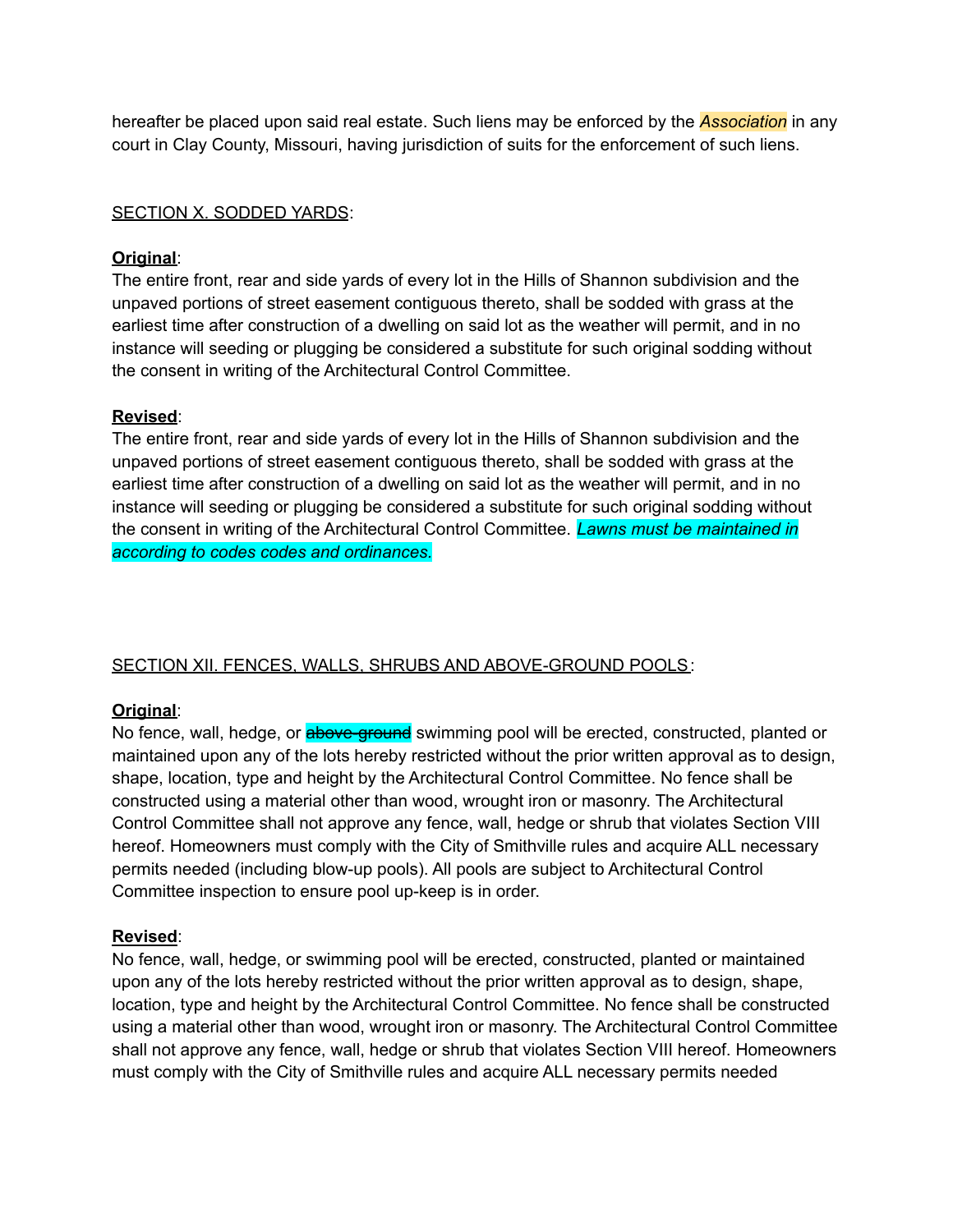(including blow-up pools). All pools are subject to Architectural Control Committee inspection to ensure pool up-keep is in order.

### SECTION XIV. OUTSIDE ANTENNAS OR TOWERS PROHIBITED:

### **Original**:

No radio or television antennas or tower or satellite dishes may be kept or maintained on any of the lots hereby restricted except within the confines of a dwelling unit erected thereon without the consent in writing of the Architectural Control Committee. No dish antennas are allowed without the consent in writing of the Architectural Control Committee.

### **Revised**:

No radio or television antennas or tower or satellite dishes may be kept or maintained on any of the lots hereby restricted except within the confines of a dwelling unit erected thereon without the consent in writing of the Architectural Control Committee. No dish antennas are allowed without the consent in writing of the Architectural Control Committee. *No solar panels are allowed without the consent in writing of the Architectural Control Committee*.

# SECTION XV. RESTRICTIONS OR MAINTAINING PETS:

#### **Original**:

No wild, semi-wild or domestic mammals, reptiles or birds may be kept or maintained upon any of the lots hereby restricted without the prior consent in writing of the Architectural Control Committee, *except that no more than two (2) dogs, two (2) cats, two (2) rabbits or two (2) birds, or any combination of the foregoing specific animals not exceeding two (2) in aggregate may be kept on any such lots without such written consent.*

#### **Revised**:

No wild, semi-wild or domestic mammals, reptiles or birds may be kept or maintained upon any of the lots hereby restricted without the prior consent in writing of the Architectural Control Committee, *except that dogs and cats are restricted to the City of Smithville ordinances*.

# SECTION XVI. BILLBOARDS PROHIBITED:

# **Original**:

Except for entrance signs, signs for traffic control or street designation or safety, signs for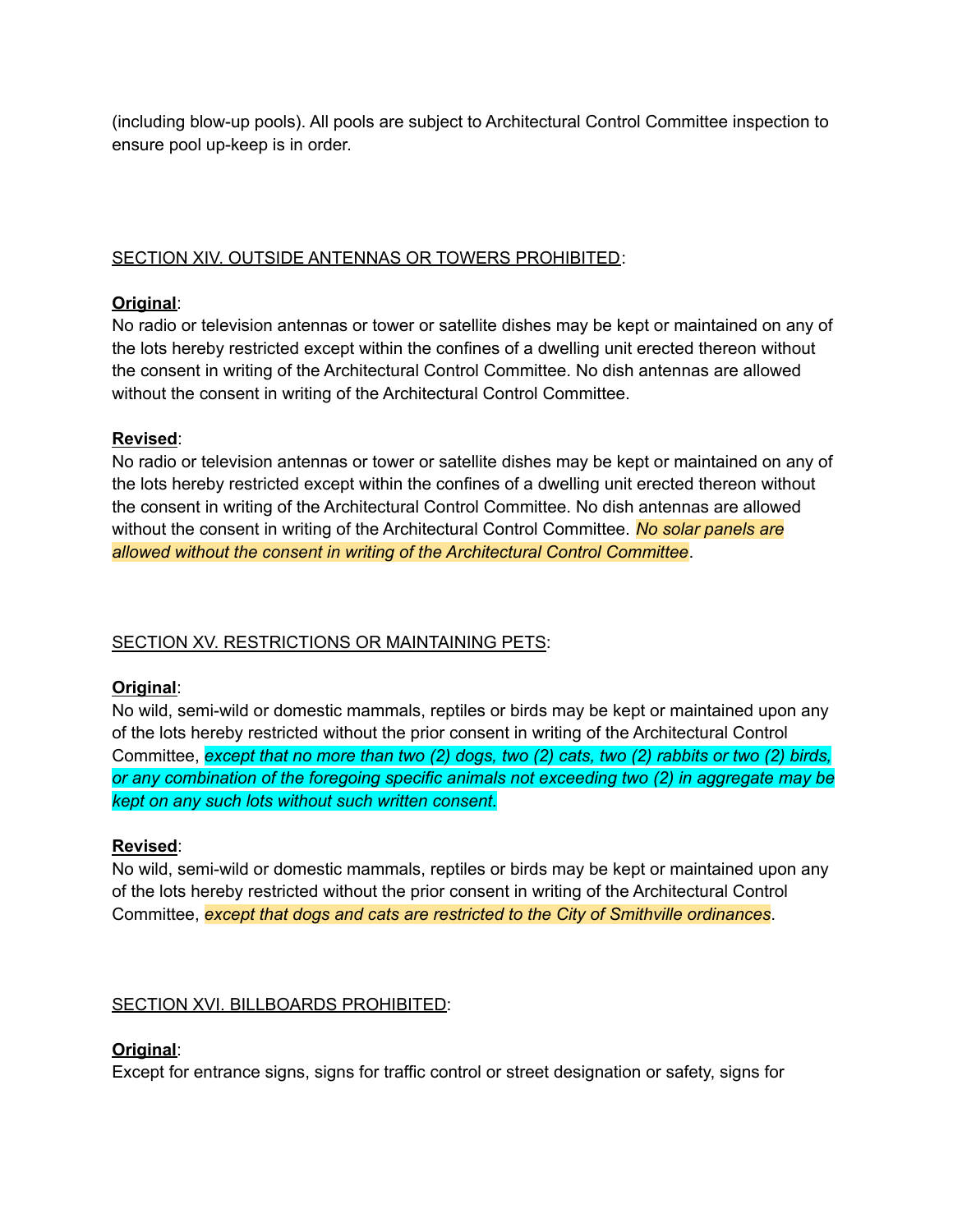community "theme areas", "for sale" signs, such promotional sign or signs as may be installed and maintained by the *Developer or agents of the Developer*, no signs, billboards, objects or advertising devised of any character shall be erected, posted, displayed or permitted to remain upon any of the lots hereby restricted or upon any improvement located upon such lot.  $\overline{A}$ homeowner may have no more than four (4) yard or garage sales per year. No signs are to be placed in front of the main subdivision sign on the east side of the entrance. Any sign placed in this area will be subject to immediate removal and discard without notice.

#### **Revised**:

Except for entrance signs, signs for traffic control or street designation or safety, signs for community "theme areas", "for sale" signs, such promotional sign or signs as may be installed and maintained by the *Association*, no signs, billboards, objects or advertising devised of any character shall be erected, posted, displayed or permitted to remain upon any of the lots hereby restricted or upon any improvement located upon such lot. No signs are to be placed in front of the main subdivision sign on the east side of the entrance. Any sign placed in this area will be subject to immediate removal and discard without notice.

# SECTION XVII. AUTOMOBILE REPAIRING AND STORAGE OF AUTOMOBILES, BOATS, TRAILERS, ETC:

#### **Original**:

No automotive repair or rebuilding, whether for hire or otherwise, shall occur on any of the lots hereby restricted, except that automotive repairs on a non-commercial basis and not for hire may be conducted in any enclosed garage located on such lot.

No inoperative motor vehicle of any kind or nature, boat, trailer, delivery vehicle or damaged, rusted or abandoned vehicle of any other type of description maybe stored or parked upon any of the area or lots hereby restricted for more than two (2) days, except that such storage or parking shall be permitted within the confines of any building built on any of the lots hereby restricted. No vehicle larger than 1 ton is permitted to park on driveway, street, or any part of the *Subdivision*. No boat, camper, recreational vehicle shall be stored on driveway, except for the dates between *May 15th through September 15th* except for the purposes of preparing or repairing said vehicles, not to exceed 7 consecutive days outside of these dates. No boat, camper, recreational vehicle or trailer shall be stored on the street at anytime. All vehicles and trailers shall be in good condition and shall have coverings that are made for the vehicle. Nothing in this section, however, shall be so construed as to prohibit the regular parking of not more than four (4) automobiles in running condition and in a reasonable state of repair and preservation on any driveway permitted to be maintained on any of the lots hereby restricted. Any vehicle that puts the number of vehicles over (4) shall be required to be stored/parked within the confines of any building built on the lot for this purpose. No RV's larger than *20 feet* in length shall be stored in the driveway or on the street at any time. Section XVII shall be subject to change with notice to the members but does not require a community vote as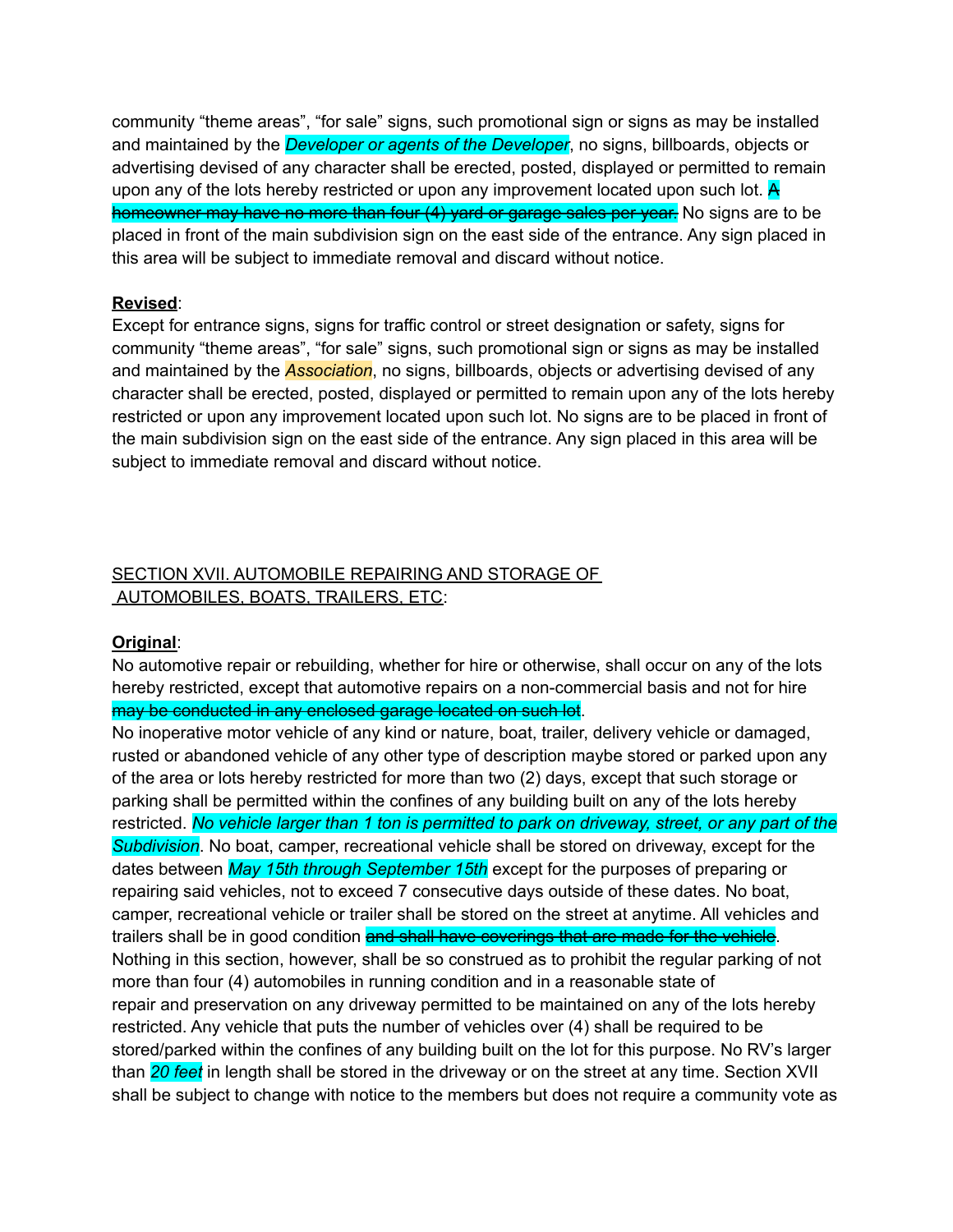determined to be necessary to maintain the quality of Hills of Shannon by the board or developer.

### **Revised**:

No automotive repair or rebuilding, whether for hire or otherwise, shall occur on any of the lots hereby restricted, except minor automotive repairs on a non-commercial basis and not for hire may be conducted.

No inoperative motor vehicle of any kind or nature, boat, trailer, delivery vehicle or damaged, unlicensed, rusted or abandoned vehicle of any other type of description maybe stored or parked upon any of the area or lots hereby restricted for more than two (2) days, except that such storage or parking shall be permitted within the confines of any building built on any of the lots hereby restricted. *No vehicle larger than 14,000 pound gross vehicle weight rating (GVWR) is permitted to park on driveway, street, or any part of the Subdivision*. No boat, camper, recreational vehicle shall be stored on driveway, except for the dates between *March 1st - November 15th* except for the purposes of preparing or repairing said vehicles, not to exceed 7 consecutive days outside of these dates. No boat, camper, recreational vehicle or trailer shall be stored on the street at anytime. All vehicles and trailers shall be in good condition. Nothing in this section, however, shall be so construed as to prohibit the regular parking of not more than four (4) automobiles in running condition and in a reasonable state of repair and preservation on any driveway permitted to be maintained on any of the lots hereby restricted. Any vehicle that puts the number of vehicles over (4) shall be required to be stored/parked within the confines of any building built on the lot for this purpose. No RV's larger than *35 feet* in length shall be stored in the driveway and parked in a manner that complies with city ordinances. Section XVII shall be subject to change with notice to the members but does not require a community vote as determined to be necessary to maintain the quality of Hills of Shannon by the board.

# SECTION XIX. OFFENSIVE ACTIVITIES:

#### **Original**:

No noxious or offensive activities, as so defined by the owners of a majority of the lots within Hills of Shannon shall be carried on upon any lot, nor shall anything be done thereon which may be or may become an annoyance to the neighborhood.

#### **Revised**:

No noxious or offensive activities shall be carried on upon any lot, nor shall anything be done thereon which may be or may become an annoyance to the neighborhood *and/or violate city ordinance.*

#### SECTION XX. MISCELLANEOUS PROVISIONS: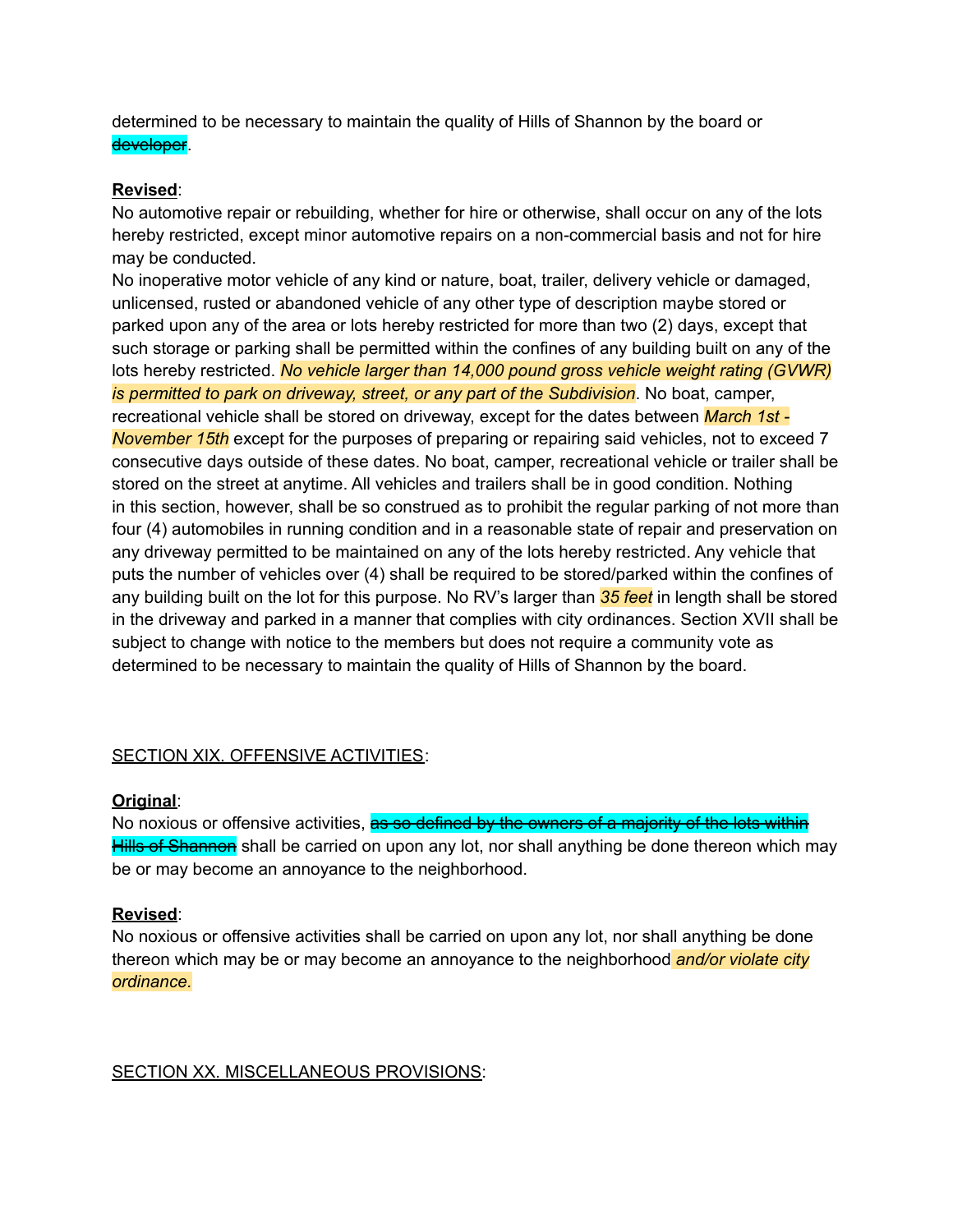#### **Original**:

(b) Exterior Christmas Lights and/or Decorations: No exterior Christmas lights and/or decorations may be erected or maintained on any of the lots hereby restricted except during a *sixty (60) day period beginning November 15th of each calendar year*.

### **Revised**:

(b) Exterior Christmas Lights and/or Decorations: No exterior Christmas lights and/or decorations may be erected or maintained on any of the lots hereby restricted except during a *seventy-five (75) day period beginning November 1st of each calendar year*.

### SECTION XXI. EASEMENTS:

### **Original:**

Easements for entry monuments, common areas, installation and maintenance of utilities and drainage facilities are reserved as shown on the recorded plat of Hills of Shannon subdivision. The Developer shall have the right to assign or convey additional sewage, water, drainage and other easements over, through or under all or any part of any subdivision lot owned by Developer.

#### **Revised**:

Easements for entry monuments, common areas, installation and maintenance of utilities and drainage facilities are reserved as shown on the recorded plat of Hills of Shannon subdivision

#### SECTION XXII. COMMON AREAS:

#### **Original**:

(a) The Developer anticipates that it will hereafter cause to be platted additional land owned by it, which said additional land, to be made subject to the control of the Homes Association, may contain recreational, entrance, street islands or park areas. Upon such future plattings, any such area shall be designated as common areas for the use and benefit, among other, of the present owners of all of the numbered lots shown on the plats of the "Hills of Shannon" whether one or more.

(b) Tracts "A" and "B", as shown on the plat of the Hills of Shannon, First Plat, are set aside for use of entrance features and other entrance facilities including monuments, signage, plantings and landscaping. Any and all fencing, landscaping and subdivision street or entry marked placed in any of the common areas and/or entry marker easements shall be maintained initially by the developer until subsequent transfer of such responsibility to the Homes Association, which transfer shall occur at the sole discretion of the Developer. Following the transfer from the Developer to the Homes Association of one or more phases of the platted subdivision, dues shall commence thereafter on February 1st of the following year and shall not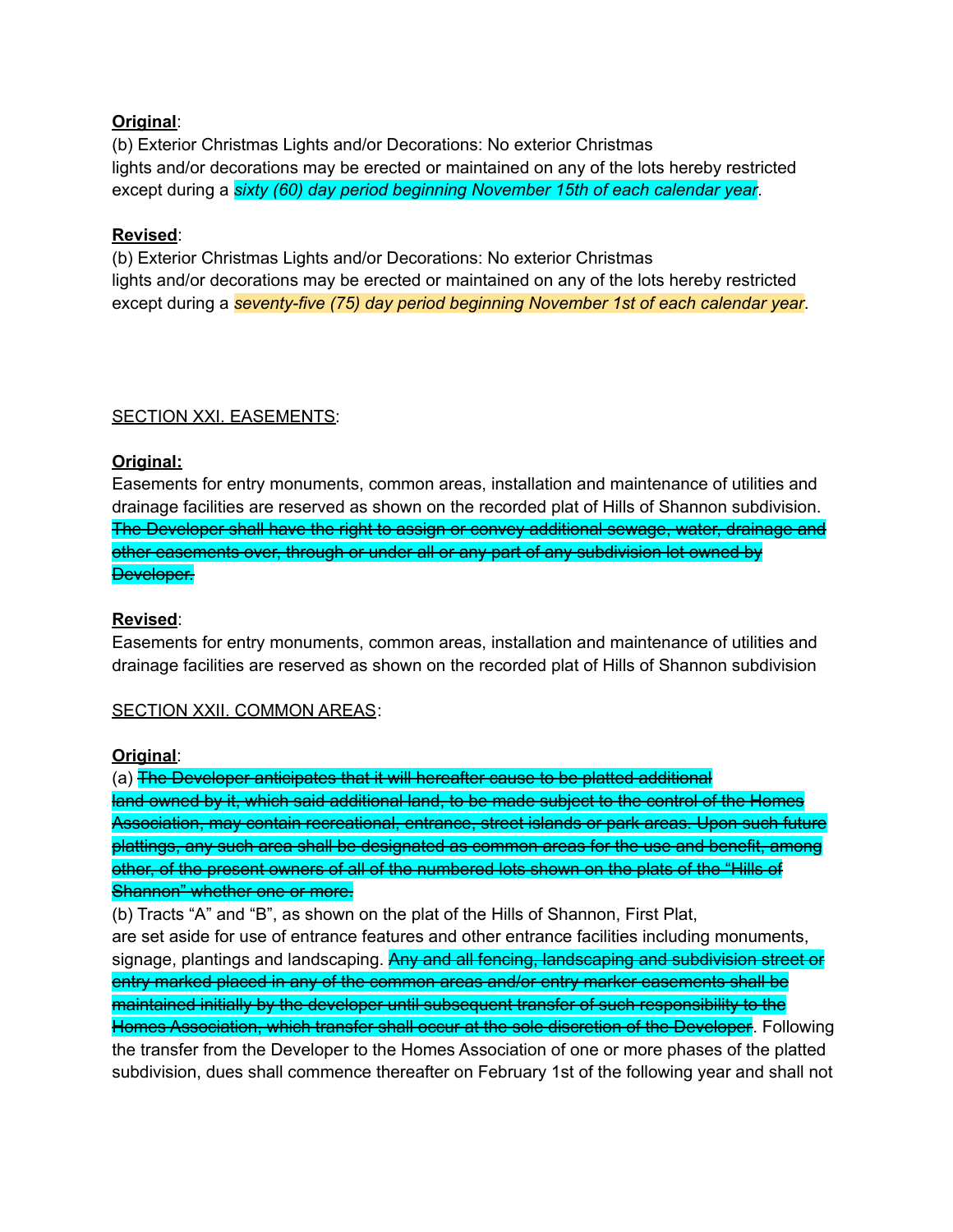exceed a total of *\$150.00* per year. Any changes to the amount of yearly assessment shall require a 60% approval of all homeowners.

(c) Title to Common Areas: Developer may retain the legal title to the common areas until such time as in the opinion of the Developer a Homes Association for said subdivision is formed and is able to maintain the same, but not-withstanding any provision herein, the Developer hereby covenants for itself, its successors and assigns, that it shall convey the common areas subject to utility easements and these Restrictions not later than the time when the Developer or its successor has sold all of the lots in the subdivision. The Homes Association shall accept the conveyance of such common areas.

(d) Easement on Common Areas: The right and easements of enjoyment created hereby, as to the common areas, shall be subject to the right of the *Developer and of the Homes Association* to assign or convey sewage, water, drainage and other utility easements over, through or under all or any part of such common areas.

(e) Rules and Regulations Pertaining to Common Areas: The following rules, regulation and restrictions shall apply to the common areas as the same may be applicable. In the enforcement of each such rule, regulation and restriction, lot owners shall be fully responsible for the acts of each resident of their home and each of their social and/or business invitees.

(1) No automobile or any other motorized vehicle shall be driven, ridden or parked in any common area except at those places within such common areas specifically designated for that use by the Developer.

(2) No refuse shall be discarded in or about the common areas.

(3) No structures or vegetation are permitted to be built or planted on the common areas without prior written approval of the Architectural Control Committee.

(4) The Developer or its successor, the Homes Association, shall have the right to make additional regulations and rules pertaining to the use of the common areas.

#### **Revised**:

(a) Tracts "A" and "B", as shown on the plat of the Hills of Shannon, First Plat,

are set aside for use of entrance features and other entrance facilities including monuments, signage, plantings and landscaping. Following the transfer from the Developer to the Homes Association of one or more phases of the platted subdivision, dues shall commence thereafter on February st of the following year and shall not exceed a total of *\$170.00* per year. Any changes to the amount of yearly assessment shall require a 60% approval of all homeowners. (b) Title to Common Areas: Developer may retain the legal title to the common areas until such time as in the opinion of the Developer a Homes Association for said subdivision is formed and is able to maintain the same, but not-withstanding any provision herein, the Developer hereby covenants for itself, its successors and assigns, that it shall convey the common areas subject to utility easements and these Restrictions not later than the time when the Developer or its successor has sold all of the lots in the subdivision. The Homes Association shall accept the conveyance of such common areas.

(c) Easement on Common Areas: The right and easements of enjoyment created hereby, as to the common areas, shall be subject to the right of the *Homes Association* to assign or convey sewage, water, drainage and other utility easements over, through or under all or any part of such common areas.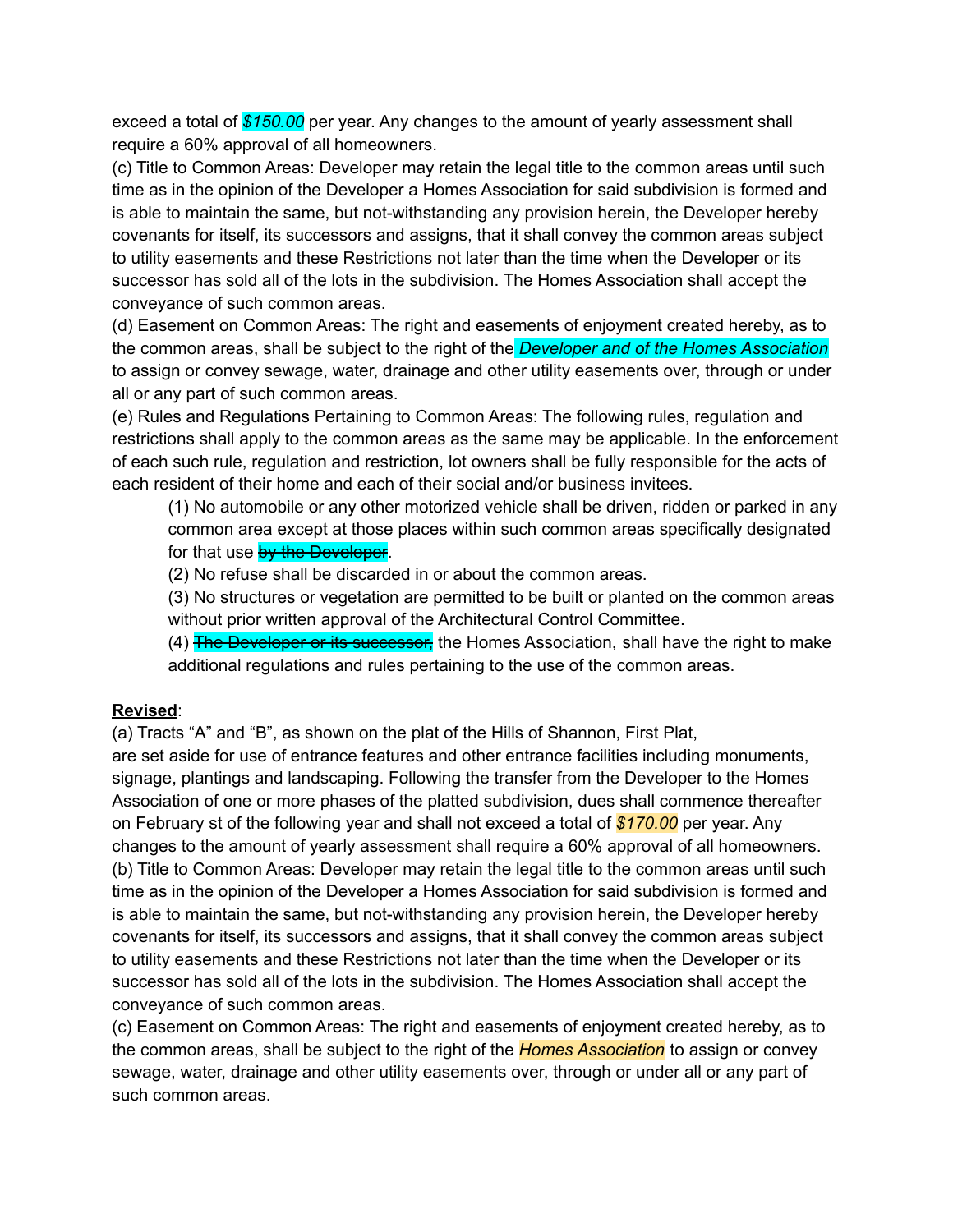(d) Rules and Regulations Pertaining to Common Areas: The following rules, regulation and restrictions shall apply to the common areas as the same may be applicable. In the enforcement of each such rule, regulation and restriction, lot owners shall be fully responsible for the acts of each resident of their home and each of their social and/or business invitees.

(1) No automobile or any other motorized vehicle shall be driven, ridden or parked in any common area except at those places within such common areas specifically designated for that use.

(2) No refuse shall be discarded in or about the common areas.

(3) No structures or vegetation are permitted to be built or planted on the common areas without prior written approval of the Architectural Control Committee.

(4) *The Homes Association*, shall have the right to make additional regulations and rules pertaining to the use of the common areas.

# SECTION XXIII. ADDITION OF OTHER LAND:

The Developer shall have, and expressly reserves, the right from time to time to add such other land as it may now own or hereafter acquire to the operation of the provisions of this Declaration of Restrictions, by executing and acknowledging any appropriate agreement or agreements for that purpose and filing the same for record in the office of the Register of Deeds of Clay County, Missouri. When any other land is so subjected to the provisions hereof, whether the same consists of one or more tracts or whether said additions shall be made at one or more times, said land so added shall be subjected to all of the terms and provisions hereof.

#### *Struck in its entirety, we do not have a developer.*

# SECTION XXIV.(**NOW SECTION XXIII**) DURATION OF RESTRICTIONS:

#### **Original**:

Each of the restrictions as herein set forth shall continue and be binding upon the Developer, and upon its successors and assigns, until *December 31, 2019*, and shall automatically be continued thereafter for successive intervals of ten (10) years each, provided, however, that the owners of the fee simple title to more than two-thirds (2/3) of all of the lots hereby restricted may release all of the land which is hereby restricted from any one or more of the restrictions herein set forth at any time by executing and acknowledging an appropriate agreement or agreements in writing for such purpose and filing the same for record in the office of the Recorder of Deeds of Clay County, Missouri.

#### **Revised (Section XXIII):**

Each of the restrictions as herein set forth shall continue and be binding until *December 31, 2030*,and shall automatically be continued thereafter for successive intervals of ten (10) years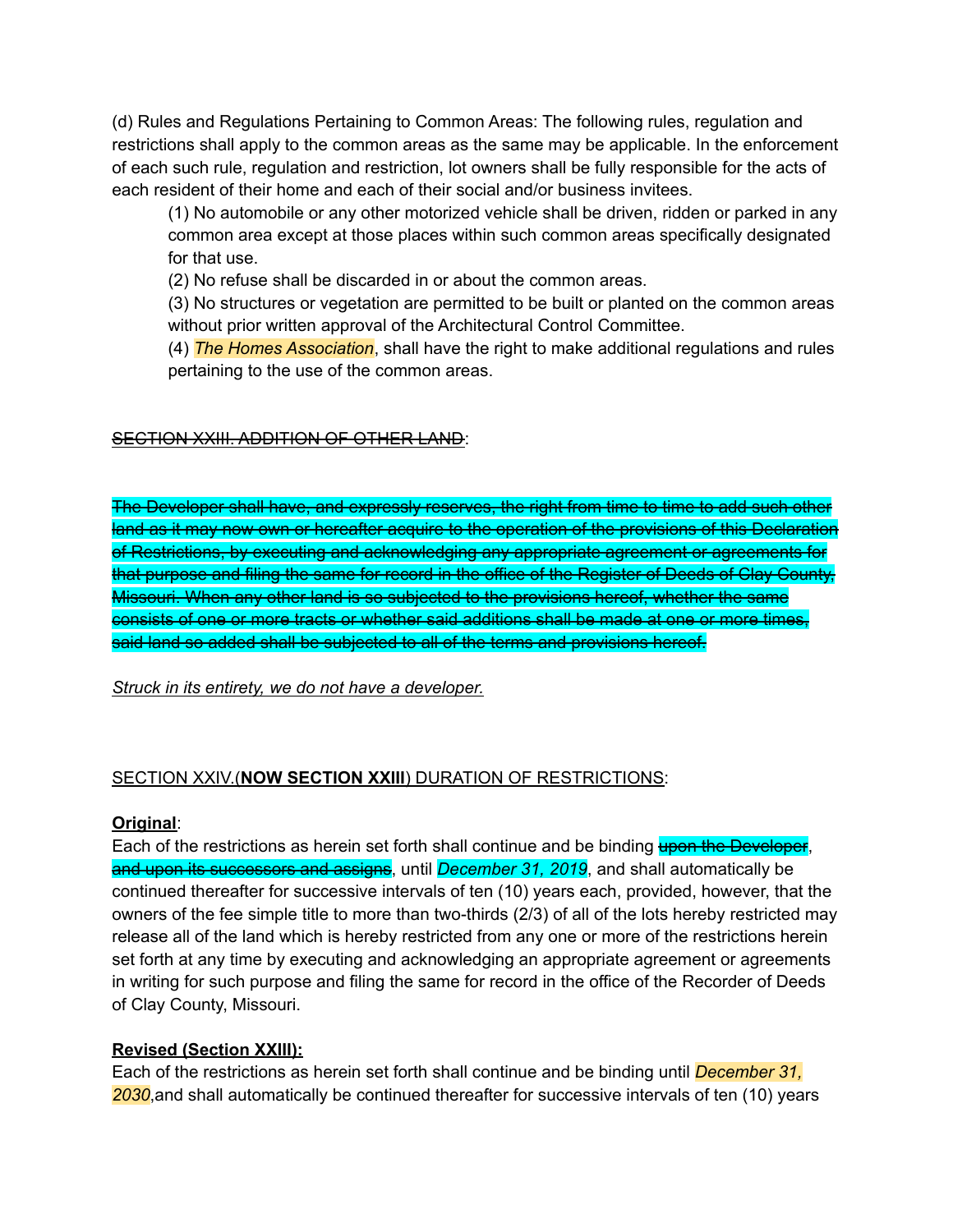each, provided, however, that the owners of the fee simple title to more than two-thirds (2/3) of all of the lots hereby restricted may release all of the land which is hereby restricted from any one or more of the restrictions herein set forth at any time by executing and acknowledging an appropriate agreement or agreements in writing for such purpose and filing the same for record in the office of the Recorder of Deeds of Clay County, Missouri.

# SECTION XXV. (**NOW SECTION XXIV)** RIGHT TO ENFORCE:

#### **Original:**

The restrictions herein set forth shall run with the land and shall bind the present owner, its successors and assigns, and all parties claimed by, through or under the present owner shall be taken to hold, agree and covenant with the owner of the lots hereby restricted and with its successors and assigns, and with each of them, to conform to and observe said restrictions as to the use of said lots and the construction of improvements thereon. No restriction herein set forth shall be personally binding upon any corporation, person, or persons except in respect to breaches committed during its, his, her or their seizing of, or title to said land. Developer, its successors and assigns, and also the owner or owners of any of the lots hereby restricted, and the Hills of Shannon Homes Association through its Board of Directors shall have the right to make use of and obtain an injunction, prohibitive or mandatory, to prevent the breach of, or to enforce the observance of the restrictions above set forth, in addition to any ordinary legal action for damages, and the failure of Developer, its successors or assigns, or any owner or owners of any lot hereby restricted or the Hills of Shannon Homes Association to enforce any of the

restrictions herein set forth at the time of its violation shall, in no event, be deemed to be a waiver of the right to do so thereafter. *Developer may*, by appropriate agreement made expressly for that purpose, or by means of express words to that effect contained in a deed to any lot restricted hereby, assign or convey to any person or corporation, all of the rights, reservations and privileges herein by or granted to it in respect to all or any part of said lots, and upon such assignment or conveyance being made, its assigns or grantees may at their option exercise, transfer or assign those rights or any one or more of them at any time or times in the same way or manner as those directly reserved by or granted to them in this instrument.

#### **Revised (Section XXIV**):

The restrictions herein set forth shall run with the land and shall bind the present owner, its successors and assigns, and all parties claimed by, through or under the present owner shall be taken to hold, agree and covenant with the owner of the lots hereby restricted and with its successors and assigns, and with each of them, to conform to and observe said restrictions as to the use of said lots and the construction of improvements thereon. No restriction herein set forth shall be personally binding upon any corporation, person, or persons except in respect to breaches committed during its, his, her or their seizing of, or title to said land. The owner or owners of any of the lots hereby restricted, and the Hills of Shannon Homes Association through its Board of Directors shall have the right to make use of and obtain an injunction, prohibitive or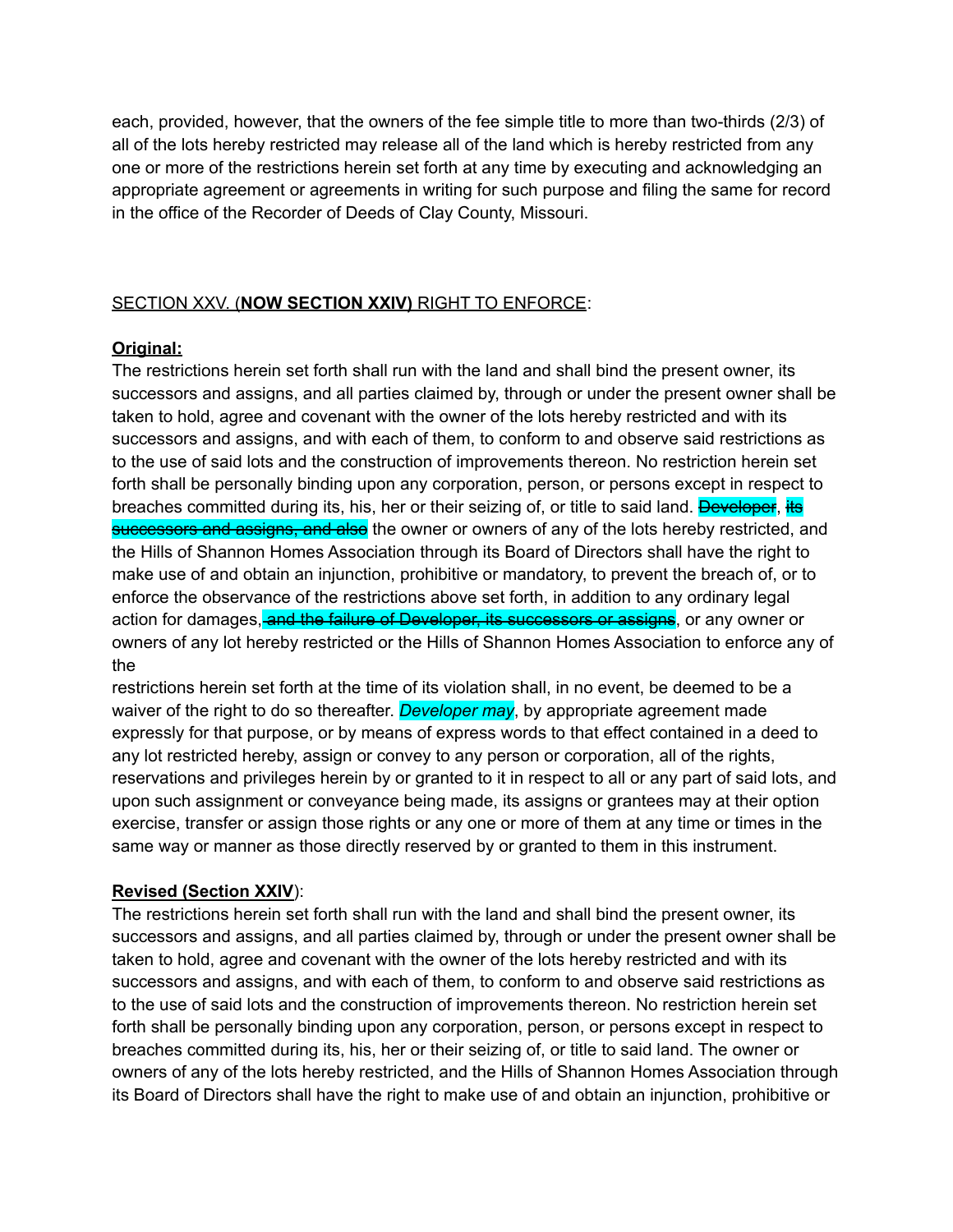mandatory, to prevent the breach of, or to enforce the observance of the restrictions above set forth, in addition to any ordinary legal action for damages, or any owner or owners of any lot hereby restricted or the Hills of Shannon Homes Association to enforce any of the restrictions herein set forth at the time of its violation shall, in no event, be deemed to be a waiver of the right to do so thereafter. *The Association*, by appropriate agreement made expressly for that purpose, or by means of express words to that effect contained in a deed to any lot restricted hereby, assign or convey to any person or corporation, all of the rights, reservations and privileges herein by or granted to it in respect to all or any part of said lots, and upon such assignment or conveyance being made, its assigns or grantees may at their option exercise, transfer or assign those rights or any one or more of them at any time or times in the same way or manner as those directly reserved by or granted to them in this instrument.

### **SECTION 400.355: HOME OCCUPATIONS**

- A. Home occupations shall be permitted in the "A-1", "R-S", "R-1", "R-2", "R-3" and "R-4" Districts.
- B. *Restrictions and Limitations*.

1. The home occupation shall be incidental and subordinate to the principal residential use of the premises and not more than twenty-five percent (25%) of the floor area of any one (1) floor of a dwelling unit or one (1) room, whichever is the smaller, shall be used for a home occupation.

2. No outdoor storage of materials or equipment used in the home occupation shall be permitted.

3. No alteration of the exterior of the principal residential building shall be made which changes the character thereof as a residence. The home occupation shall be carried on entirely within the principal residential structure and under no circumstances shall the home occupation be carried on within a detached accessory building.

4. No sign shall be permitted unless required by State Statute and, if so required, shall not exceed two (2) square feet in area, shall not be illuminated and shall be placed flat against the main wall of the building.

5. No person shall be engaged in such home occupation other than a person occupying such dwelling unit as his residence.

6. No equipment shall be utilized that creates a nuisance due to noise or electrical interference.

7. Parking generated by the conduct of a home occupation shall be provided off-street in an area other than the required front yard.